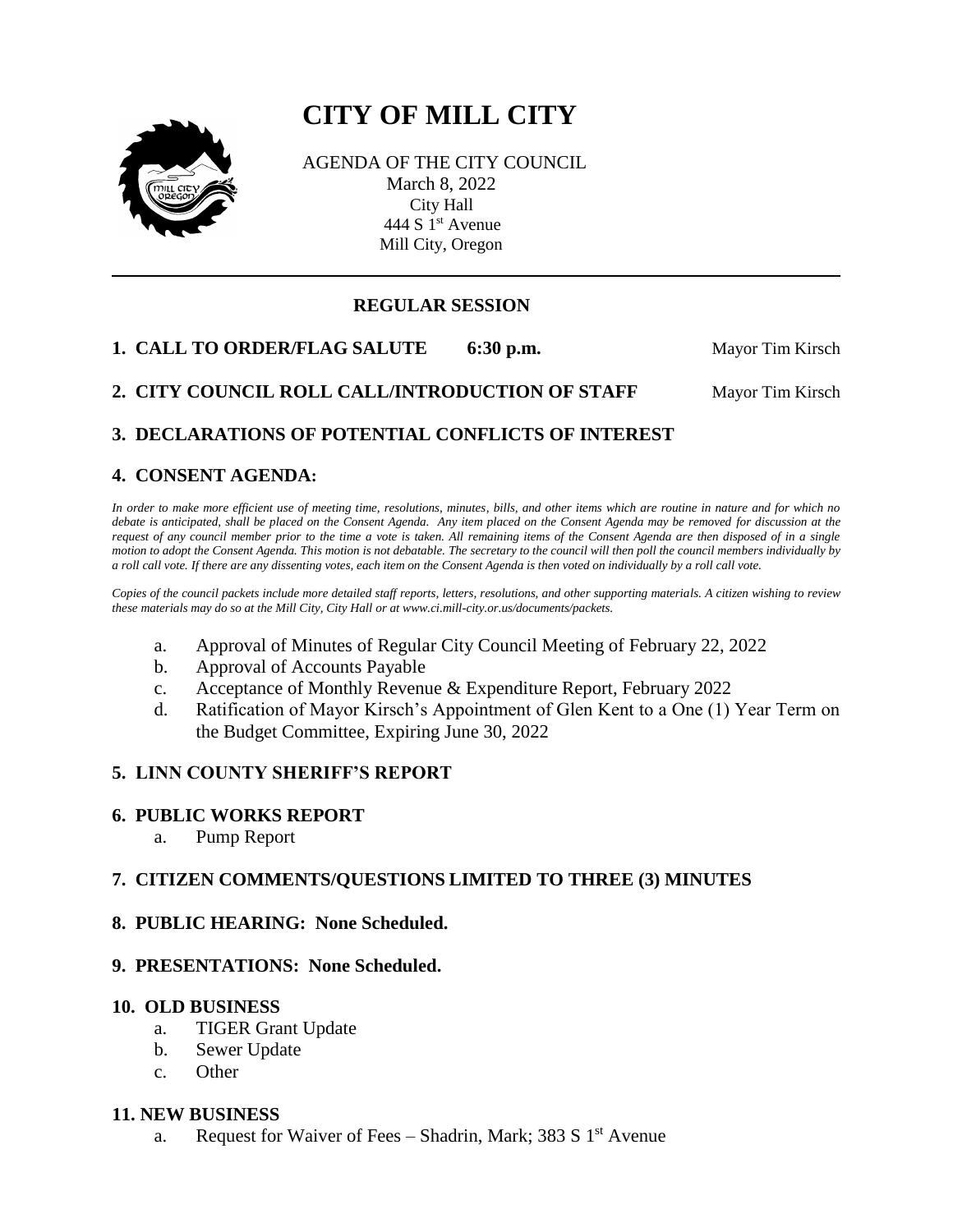- b. Oregon Mass Timber Modular Housing Prototype
- c. Other

# **12. STAFF/COMMISSION REPORTS**

- a. City Recorder Report:
	- i. List of On-Going Old Business Items
	- ii. Planning Commission Meeting Date/Time
	- iii. Other
- b. City Attorney's Report:
	- i. Other
- c. Planning Commission Report/Record of Actions:
	- i. Minutes of Regular Planning Commission Meeting of January 18, 2022
	- ii. 2021 Annual Report

# **13. BUSINESS FROM MAYOR & CITY COUNCILORS**

- Administration/ Intergovernmental
- a. Building
- b. Parks/Safety
- c. Water/Sanitation
- d. Street
- e. Police
- f. Mayor

# **14. EXECUTIVE SESSION: None Scheduled.**

# **15. INFORMATIONAL ITEMS: None.**

# **16. ADJOURNMENT**

#### **CALENDAR OF UPCOMING CITY MEETINGS & EVENTS**

| Friday  | March 11, 2022 | <b>Planning Commission Meeting</b> | 8:30a.m. |
|---------|----------------|------------------------------------|----------|
| Tuesday | March 22, 2022 | Municipal Court                    | 9:30a.m. |
|         |                | <b>Council Meeting</b>             | 6:30p.m. |
| Friday  | April 8, 2022  | <b>Planning Commission Meeting</b> | 8:30a.m. |
| Tuesday | April 12, 2022 | Municipal Court                    | 9:30a.m. |
|         |                | <b>Council Meeting</b>             | 6:30p.m. |
| Monday  | April 25, 2022 | <b>Budget Meeting</b>              | 6:30p.m. |
| Tuesday | April 26, 2022 | <b>Municipal Court</b>             | 9:30a.m. |
|         |                | <b>Council Meeting</b>             | 6:30p.m. |
| Monday  | May 2, 2022    | <b>Budget Meeting</b>              | 6:30p.m. |
| Monday  | May 9, 2022    | <b>Budget Meeting</b>              | 6:30p.m. |
| Tuesday | May 10, 2022   | Municipal Court                    | 9:30a.m. |
|         |                | <b>Council Meeting</b>             | 6:30p.m. |
| Friday  | May 13, 2022   | <b>Planning Commission Meeting</b> | 8:30a.m. |
| Tuesday | May 24, 2022   | Municipal Court                    | 9:30a.m. |
|         |                | <b>Council Meeting</b>             | 6:30p.m. |
| Monday  | May 30, 2022   | CITY HALL CLOSED - MEMORIAL DAY    |          |
| Friday  | June 10, 2022  | <b>Planning Commission Meeting</b> | 8:30a.m. |
| Tuesday | June 14, 2022  | <b>Municipal Court</b>             | 9:30a.m. |
|         |                | Council Meeting                    | 6:30p.m. |
| Tuesday | June 28, 2022  | <b>Municipal Court</b>             | 9:30a.m. |
|         |                | Council Meeting                    | 6:30p.m. |